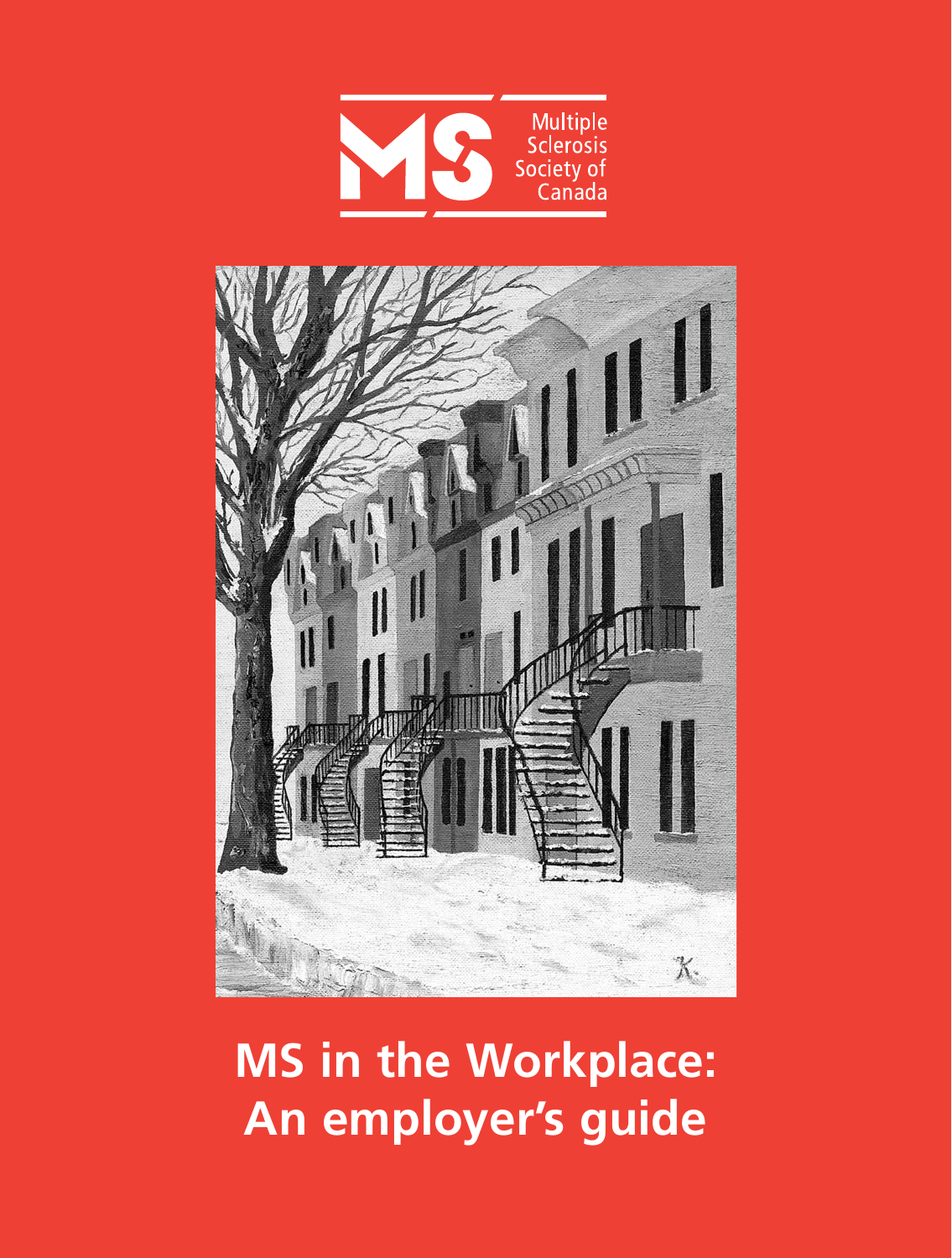# **MS in the Workplace: An employer's guide**

MS in the Workplace: An employer's quide is a publication intended for employers of those diagnosed with MS. It is a stand-alone piece which is part of a resource for those affected by MS called, A Guide to Employment and Income Support.

© MS Society of Canada, 2006. All rights reserved. None of the contents may be reproduced in any form without prior written permission from the publisher.

Author: Avril Roberts

Editor: Nadia Pestrak

Further acknowledgements:

Thanks to Jennifer Carstens, Deanna Groetzinger, Teri Jiwa, Julie Katona, Michelle Kristinson, Dr. William J. McIlroy, Diane Rivard, and Jon Temme for their contributions.

Design: Greenwood Tamad Inc. Printing: HI Hume Imaging Inc.

ISBN: 0-921323-70-0



Multiple Sclerosis Society of Canada, 2006 Legal Deposit – National Library of Canada

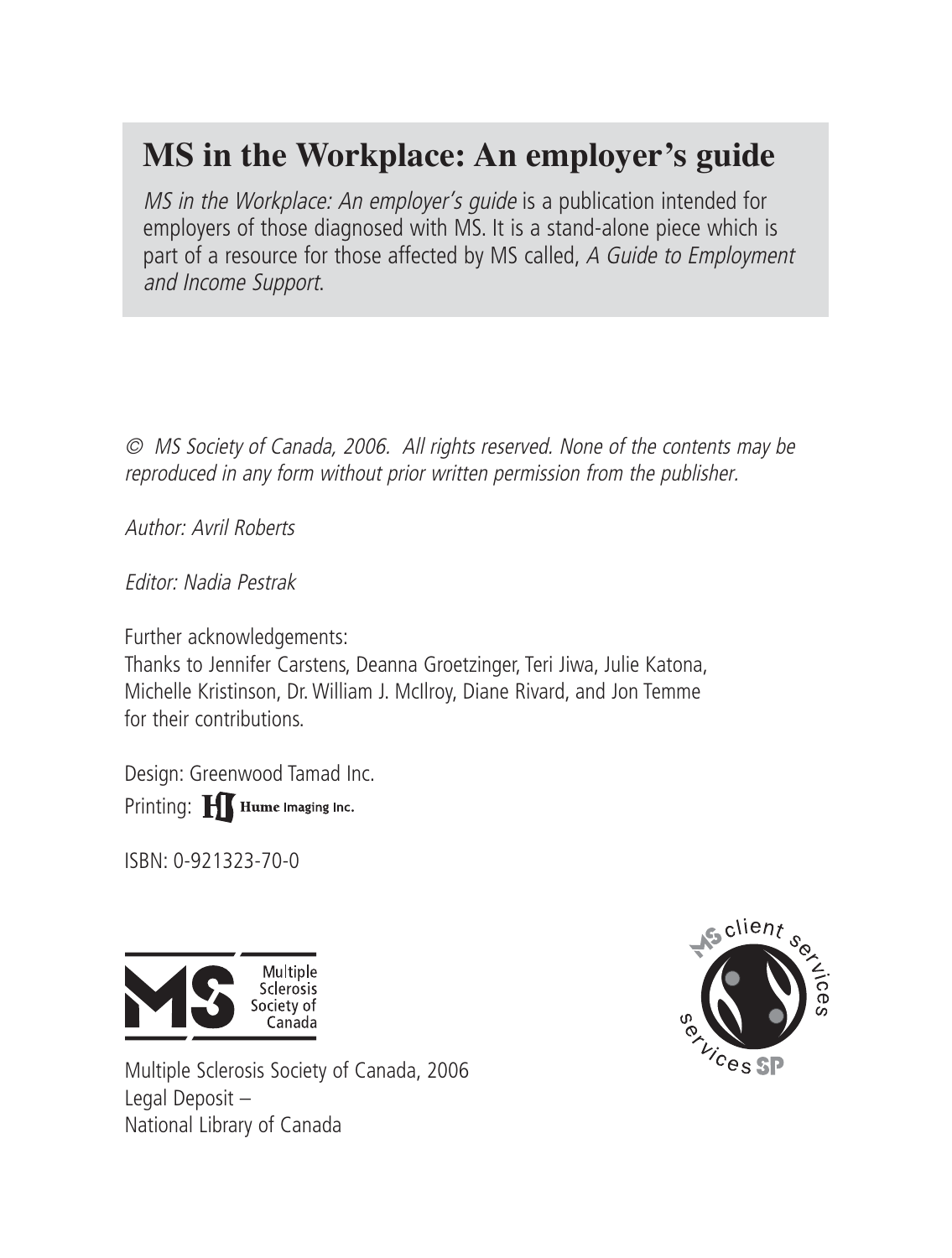#### **COVER ARTWORK**

Kathy Harvey\* Dwelling Places, Oil on canvas

"I've had so many opportunities in my life to contribute. I would never have dreamt that I'd be painting and making money for the MS Society from it... if you don't take opportunities – even ones you think you aren't capable of – you miss out on a lot. Everybody, with MS or otherwise, has something to offer. You just need to think about what that is."

Kathy Harvey is an artist and advocate for patient autonomy in long-term care facilities. She began painting on a whim in the 1980s. Her work has raised over \$200,000 for the Mississauga Chapter through the sale of Christmas cards. She is now a nationally recognized mouth painter. Kathy has received a number of awards for her various contributions, including the MS Society of Canada Sir David Flavelle Award of Distinction, and the prestigious Ontario Medal for Good Citizenship in 2002.

Christmas cards as well as limited print editions of Dwelling Places can be purchased through the Mississauga Chapter at **info.mississauga@mssociety.ca**

\*Assisted by Betty Williams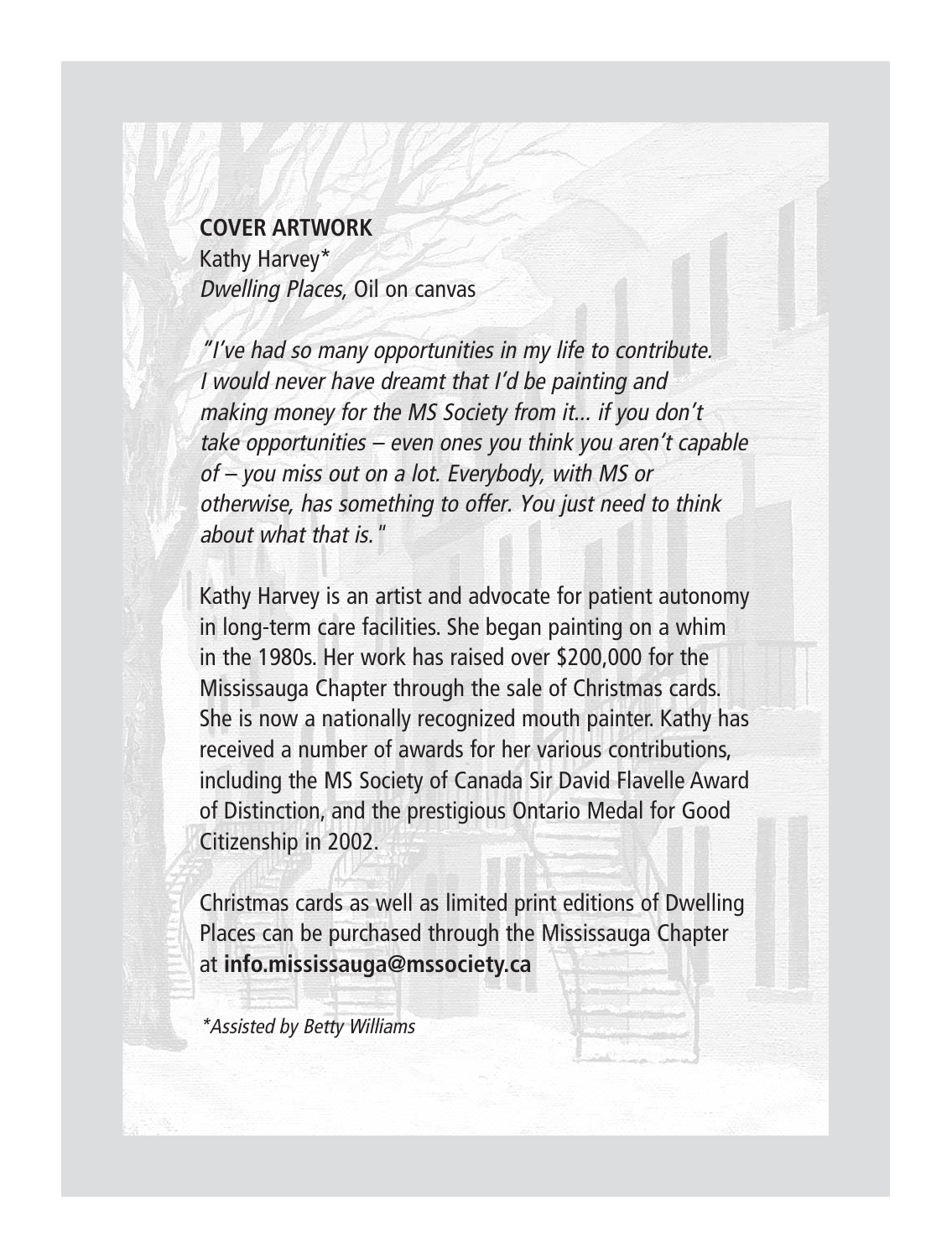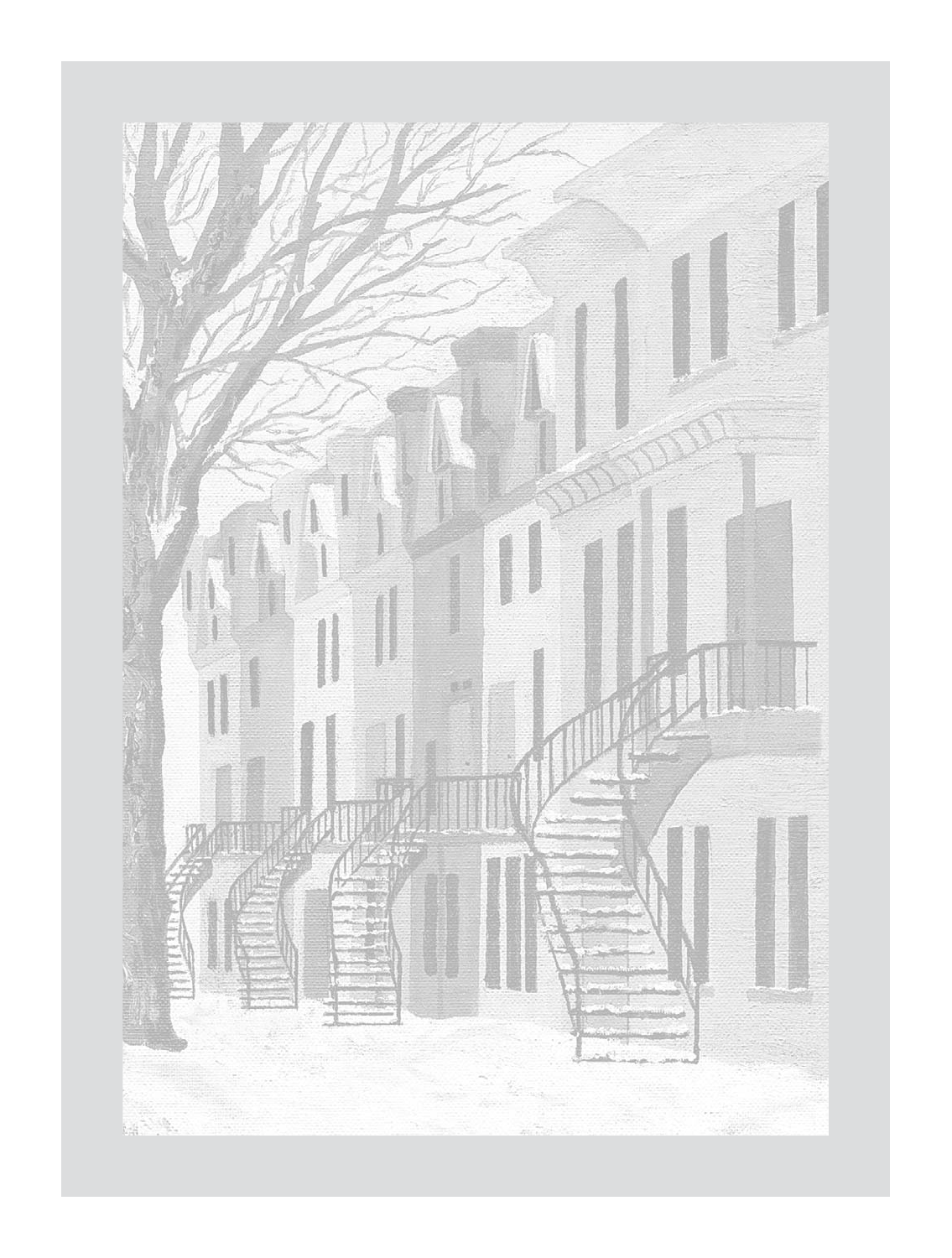# **Table of Contents**

#### **MS in the Workplace: An employer's guide**

| MS: an overview   | 4   |
|-------------------|-----|
| MS and employment | 8   |
| Accommodation     | 10  |
| Accommodation FAQ | 18  |
| Resources         | 20. |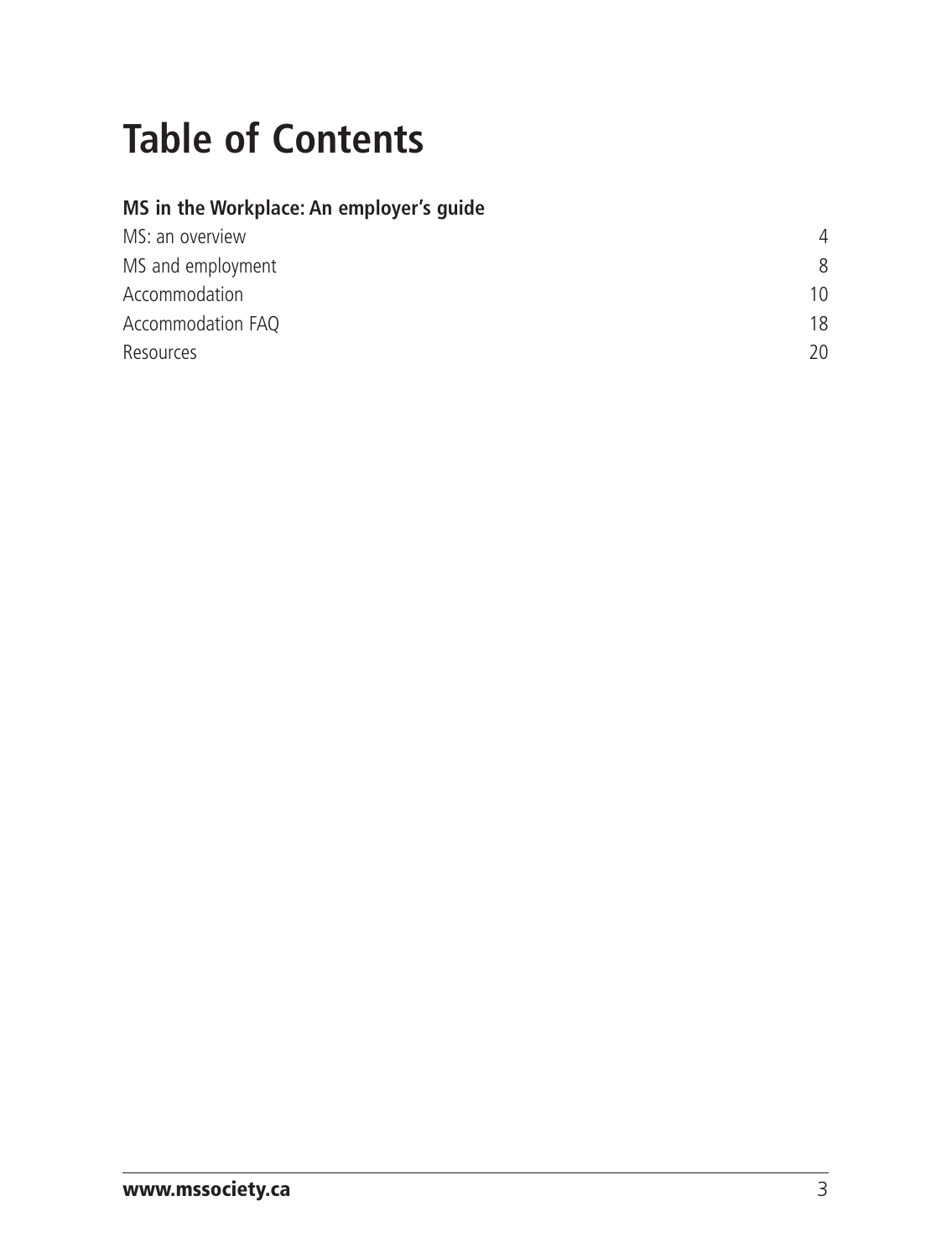# MS in the Workplace: An employer's guide

This guide is designed to help you, as an employer, understand the nature of MS and the types of issues that arise for people with MS in the workplace, including disclosure of diagnosis, the employer's duty to accommodate, examples of accommodations for MS-specific symptoms, and strategies for discussing and implementing workplace accommodation.

The goal is to provide you with sound information and resources that will help you to retain your valuable employees with MS, keeping in mind that people with MS now have a greater chance than ever of being employed for as long as they are able, thanks to advances in the management of MS and in society's attitudes towards people with disabilities.

## **MS: an overview**

### **What is MS**

Multiple sclerosis is a chronic, non-contagious disease that affects the central nervous system – brain, spinal cord and optic nerves. It is thought to be an autoimmune illness in which the immune system mistakenly attacks the body. In MS, the immune system attacks myelin, which is a fatty coating protecting the nerve fibres of the central nervous system. Damage to any part of the myelin coating or nerve fibre can disrupt messages moving through the central nervous system. When these messages are distorted or blocked, a wide range of MSrelated symptoms may occur.

### **MS symptoms**

MS symptoms are unpredictable. They vary from person to person and also vary in severity and duration. They may include:

- visual disturbances
- $\bullet$  unusual and extreme fatigue
- speech problems
- changes in sensation, such as numbness or pain
- $\bullet$  loss of coordination or balance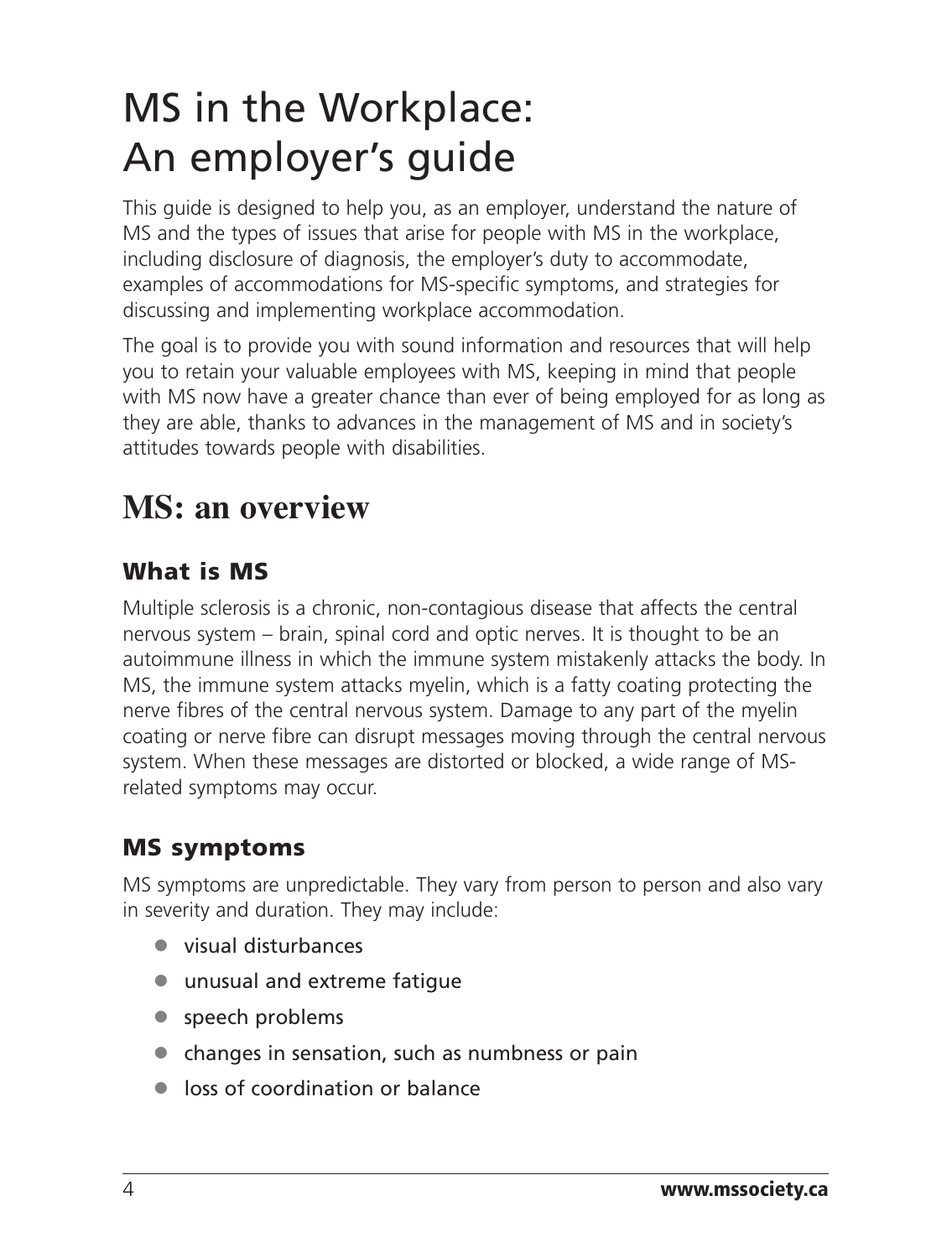- bladder and bowel problems
- **•** stiffness of muscles
- weakening or paralysis of any part of the body
- pain
- $\bullet$  mood or cognitive changes

Many people with MS are able to manage their symptoms and remain productive in the workforce.

#### **Course of MS**

MS varies from person to person. Neither the person with MS nor a doctor can accurately predict what course MS will take.

### **Types of MS**

There are four main types of MS:

#### **Relapsing-Remitting**

- the most common form of MS (75% of cases at time of diagnosis)
- characterized by clearly-defined relapses (attacks) followed by complete or partial recovery (remissions)

#### **Secondary Progressive**

• about half of people with relapsing-remitting MS start to worsen within 10 years of diagnosis, often with increasing levels of disability and without remission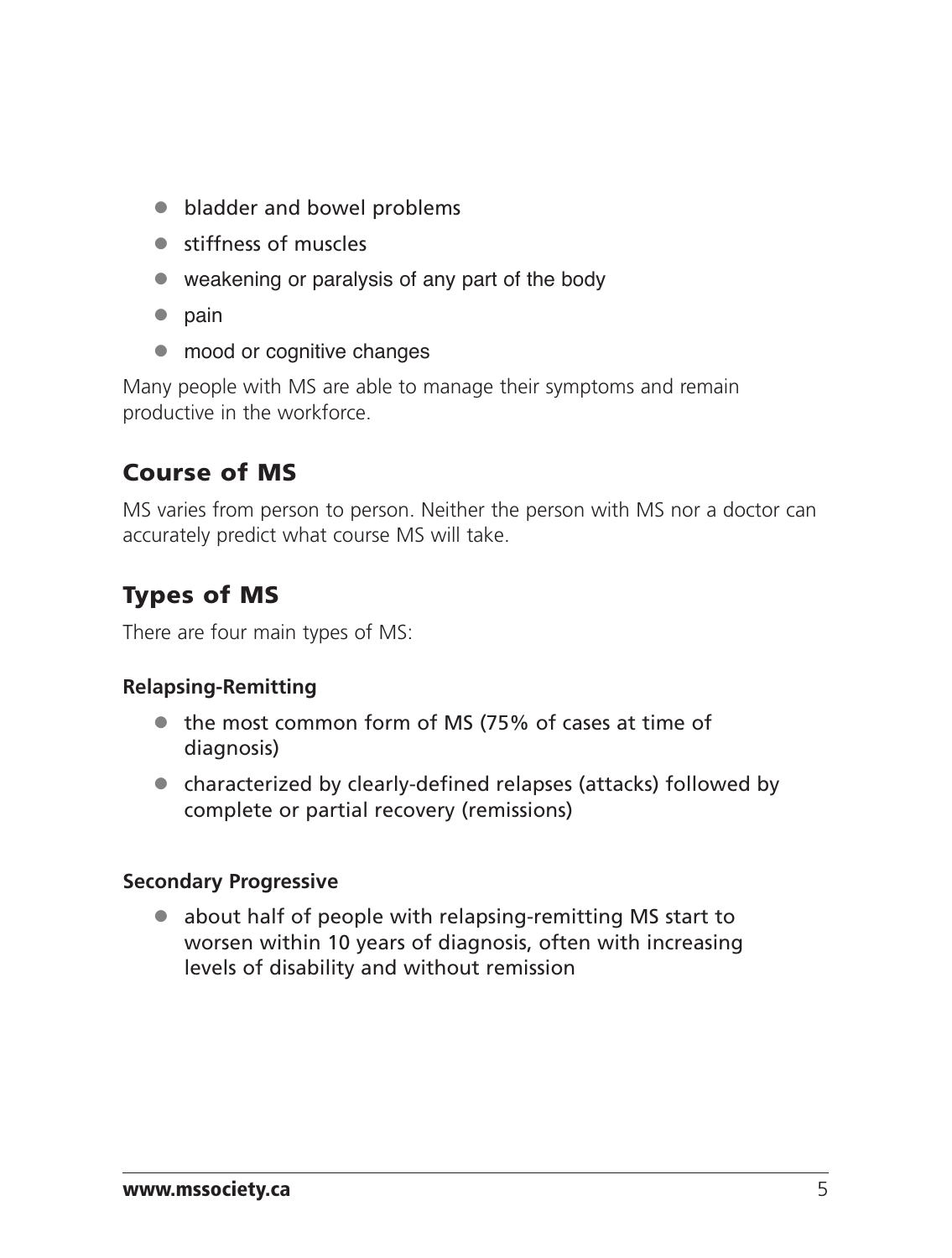#### **Primary Progressive**

- a less common form of MS (10-15% of cases at time of diagnosis)
- people with this type of MS have a nearly continuous worsening of symptoms from the beginning, usually without clear relapses or remissions

#### **Progressive Relapsing**

- **•** relatively rare
- **•** combines relapses with steady worsening from the onset of the disease

#### **Relapse**

In relapsing forms of MS, there is typically a period of acute symptoms (known as an MS attack, relapse, exacerbation or flare-up), followed by a period of partial or total recovery. A relapse can last from a day to weeks or months. Many relapses are not severe and do not prevent people from business as usual, though some may. Remissions (periods with little or no symptoms) can last for weeks, months or even years.

### **Diagnosis**

There is currently no one definitive diagnostic test for MS. Making the diagnosis can take time because other diseases and medical conditions have to be ruled out. Diagnostic tests may include MRI and/or CAT scans (which may show any inflammation or damage to the myelin and nerve fibres); clinical examinations; evoked potential tests ( which measure the speed at which messages travel along nerve fibres in the brain) and spinal taps (which reveal indications of an abnormal immune response).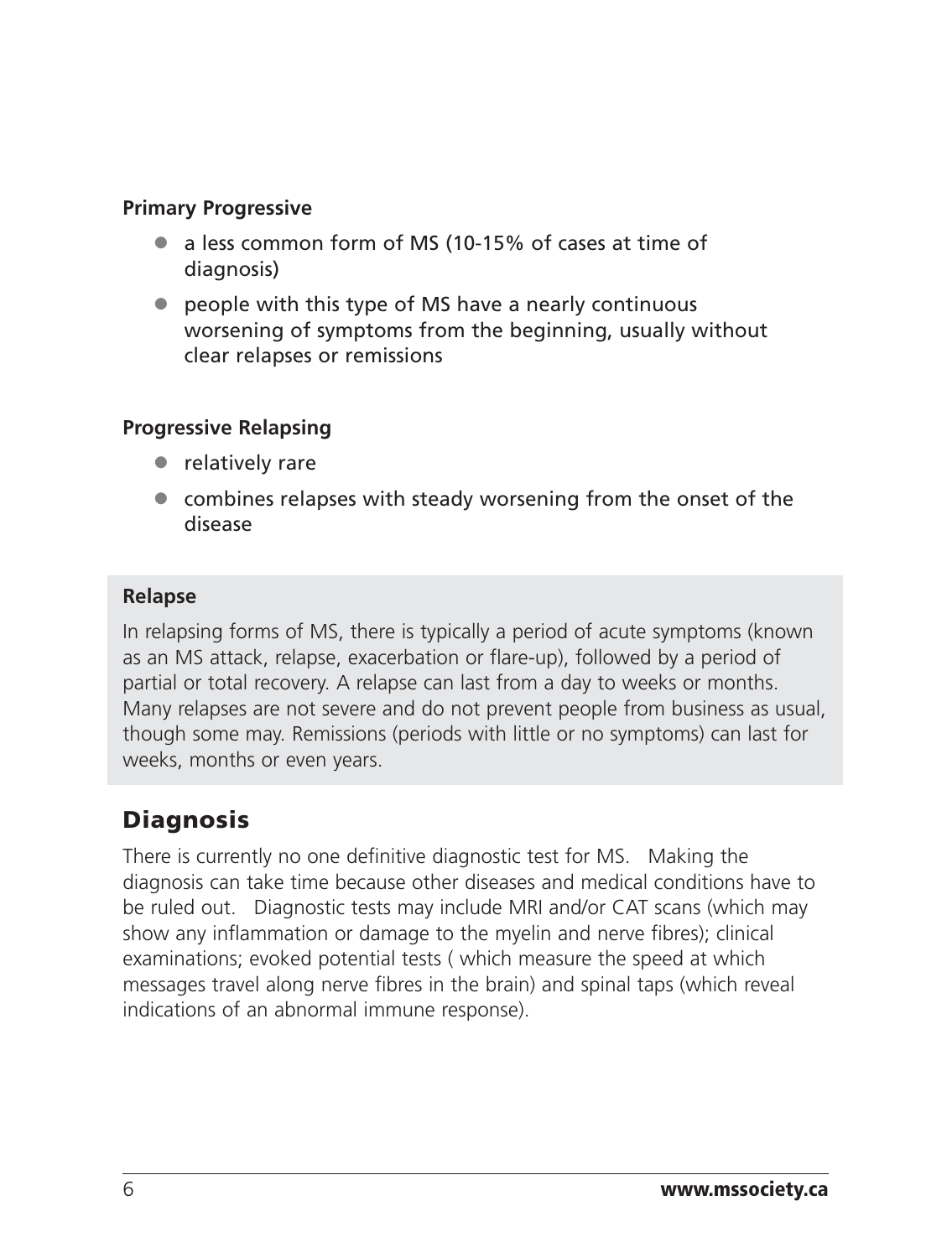### **Treatment**

MS can be treated in a variety of ways.

- There are treatments that influence the underlying disease. People on these disease-modifying therapies tend to experience fewer and less severe attacks and show fewer areas of brain damage (lesions) on MRI. These therapies are aimed at slowing down or modifying the course of the disease and do not necessarily improve current symptoms or prevent pre-existing symptoms from recurring.
- There are medications (steroids) that decrease the severity of relapses when they occur.
- There are many therapies that help ease several MS-related symptoms.
- As well, many people with MS benefit from non-drug treatments and therapies such as rehabilitation, physiotherapy, exercise, diet, stress management, psychotherapy, complementary and alternative medicine.

#### **Research**

Researchers are working to develop better drugs and therapies to relieve MS symptoms and stop the progress of MS. Extensive research is being done in myelin regeneration, genetics, immune system, magnetic resonance imaging (MRI) and the role of viruses. We don't know what causes MS but researchers are closer to finding the answer.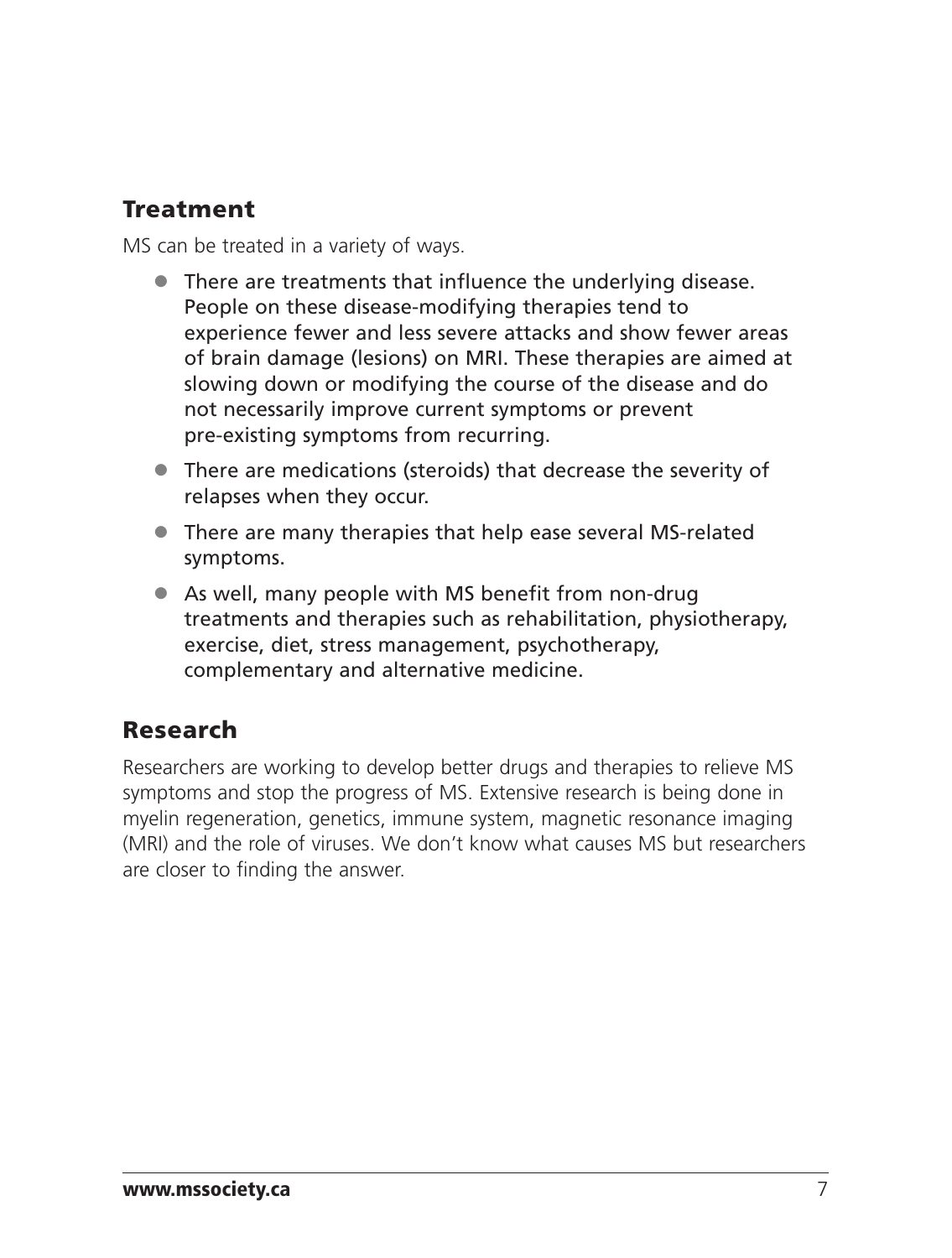### **MS is NOT**

- · contagious
- a mental disease
- a fatal illness

Most people with MS can expect to live a normal or near-normal life span.

### **MS facts and statistics**

- Canadians have one of the highest rates of multiple sclerosis in the world.
- An estimated 55,000 75,000 Canadians have MS.
- $\bullet$  MS is the most common neurological disease affecting young adults in Canada.
- Women are three times as likely to develop MS as men.

# **MS and employment**

Many people with MS continue working for many years after diagnosis and retire at or close to the usual time. Others find that the variety, unpredictability and severity of their MS symptoms interfere with their ability to continue in their current jobs and change positions or even careers. Still others leave the workforce much earlier than they intended. Of those who stop working, many say they would have preferred to continue working and would have done so with adjustments to their job tasks, work schedules or physical work environment.

People with MS, like people with other chronic or disabling illnesses, sometimes find that the greatest barrier in the workplace is their co-workers' and supervisors' lack of understanding of their illness or disability and misperceptions or reduced expectations about their skills and abilities.

Employees with MS develop strategies to manage their symptoms in the workplace and look to their employers to promote workplace environments that are supportive of all employees.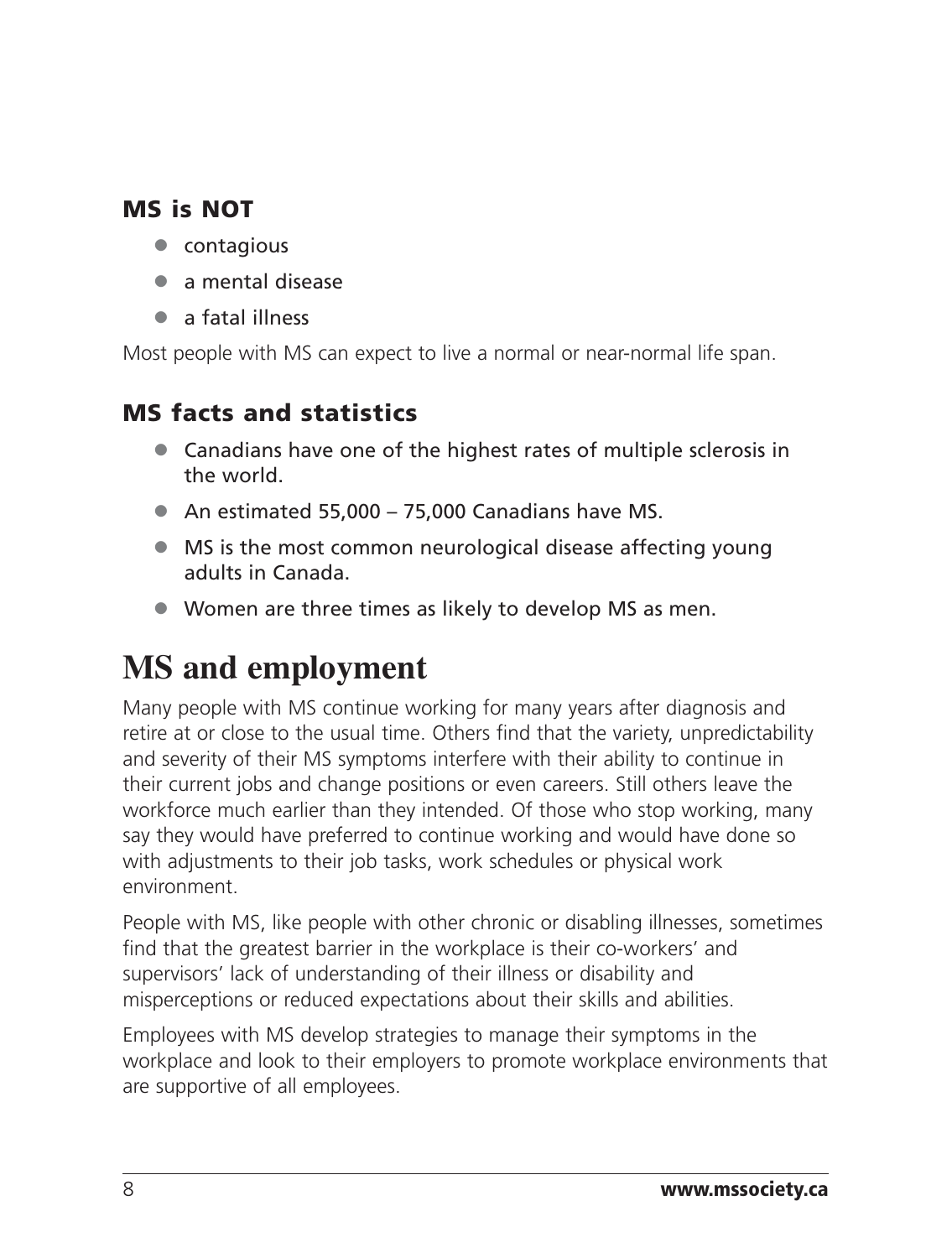Employers who exercise flexibility and creativity in retaining valuable employees may find it more cost-effective than hiring and training new staff.

### **Points to keep in mind about MS:**

- $\bullet$  MS is variable. No two people experience MS in exactly the same way.
- MS is unpredictable. Symptoms may come and go, stabilize or improve. One set of symptoms may be replaced by another. During periods of remission, it may seem as though the person with MS has no illness at all.
- Some MS symptoms are invisible. For example, a person with MS may look fine but feel exhausted or be in pain. Invisible symptoms such as extreme fatigue, pain or depression often have the greatest impact on quality of life.
- $\bullet$  MS fatigue is different from ordinary fatigue. It is akin to muscle weakness, physical tiredness and mental exhaustion combined and can fluctuate on a day-to-day basis.
- Changes in temperature, particularly hot weather, can trigger or aggravate MS symptoms.
- $\bullet$  MS causes cognitive changes in some people, affecting their short-term memory and concentration, or problem-solving skills.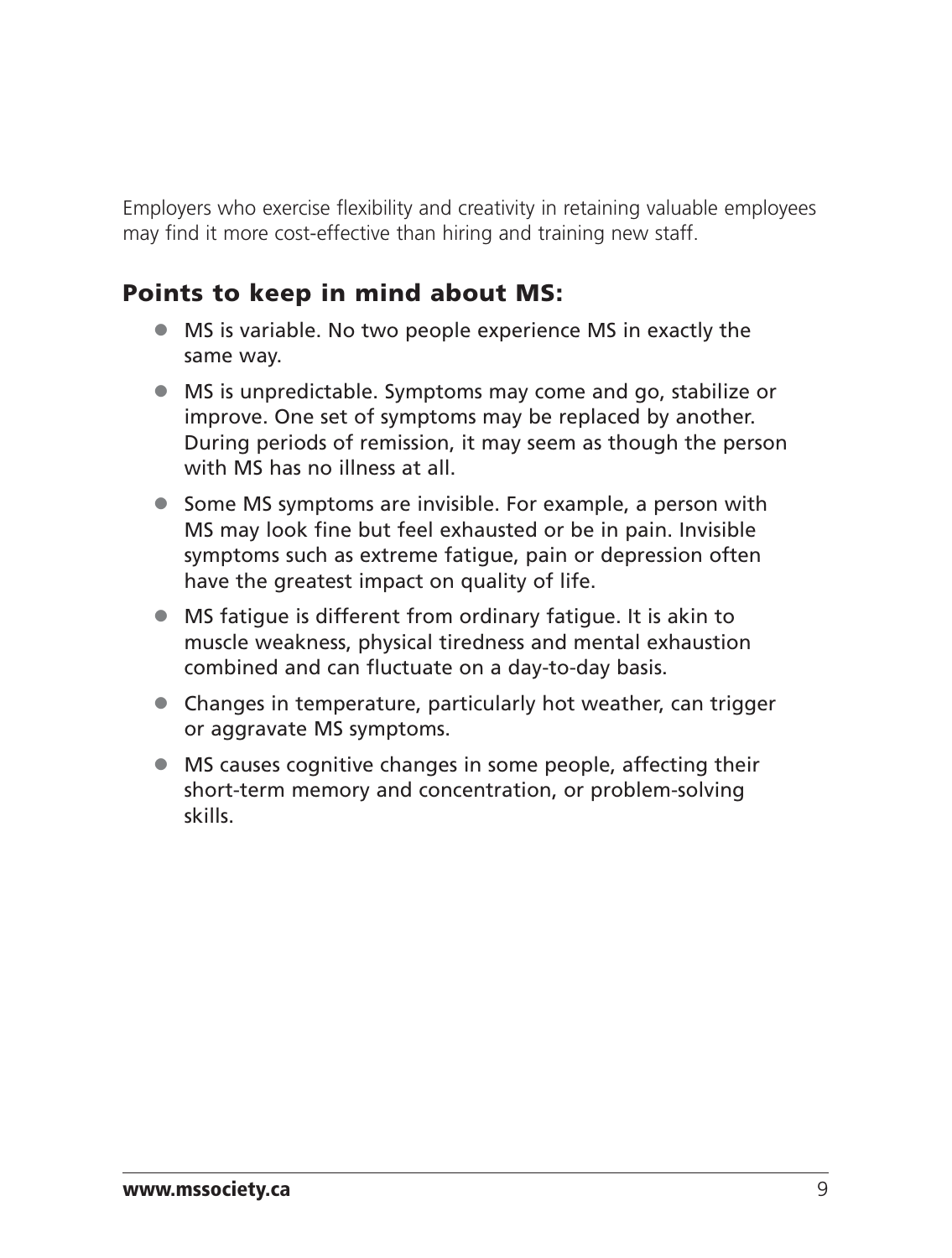### **Disclosure of diagnosis**

An employee with MS does not have to disclose that he or she has MS. Some people will choose to disclose their diagnosis, limitations or disability. Others will not. The decision is personal.

Disclosure is legally required only if an employee is asking for job accommodation. The employee is required to describe only the limitations in carrying out the essential duties of the job and does not have to disclose the diagnosis or nature of the illness.

The only questions an employer can legally ask an employee or interviewee about an illness or disability are questions relating to the person's ability to perform the essential duties of the job.

When an employee decides to disclose the diagnosis to an employer, confidentiality of medical information must be respected. The employer should ask the employee how much information, if any, is to be shared with supervisors and/or co-workers.

# **Accommodation**

When MS affects job performance, an employee with MS has a right to request accommodation. Accommodation is any change in the workplace environment that enables a person with special needs to do a job. Small accommodations can make a big difference to an employee's effectiveness on the job and improve employee morale. More than half of all job accommodations cost less than \$500. In some cases, the cost of accommodation may be partially recovered through government programs, loans, grants, wage subsidies or tax rebates.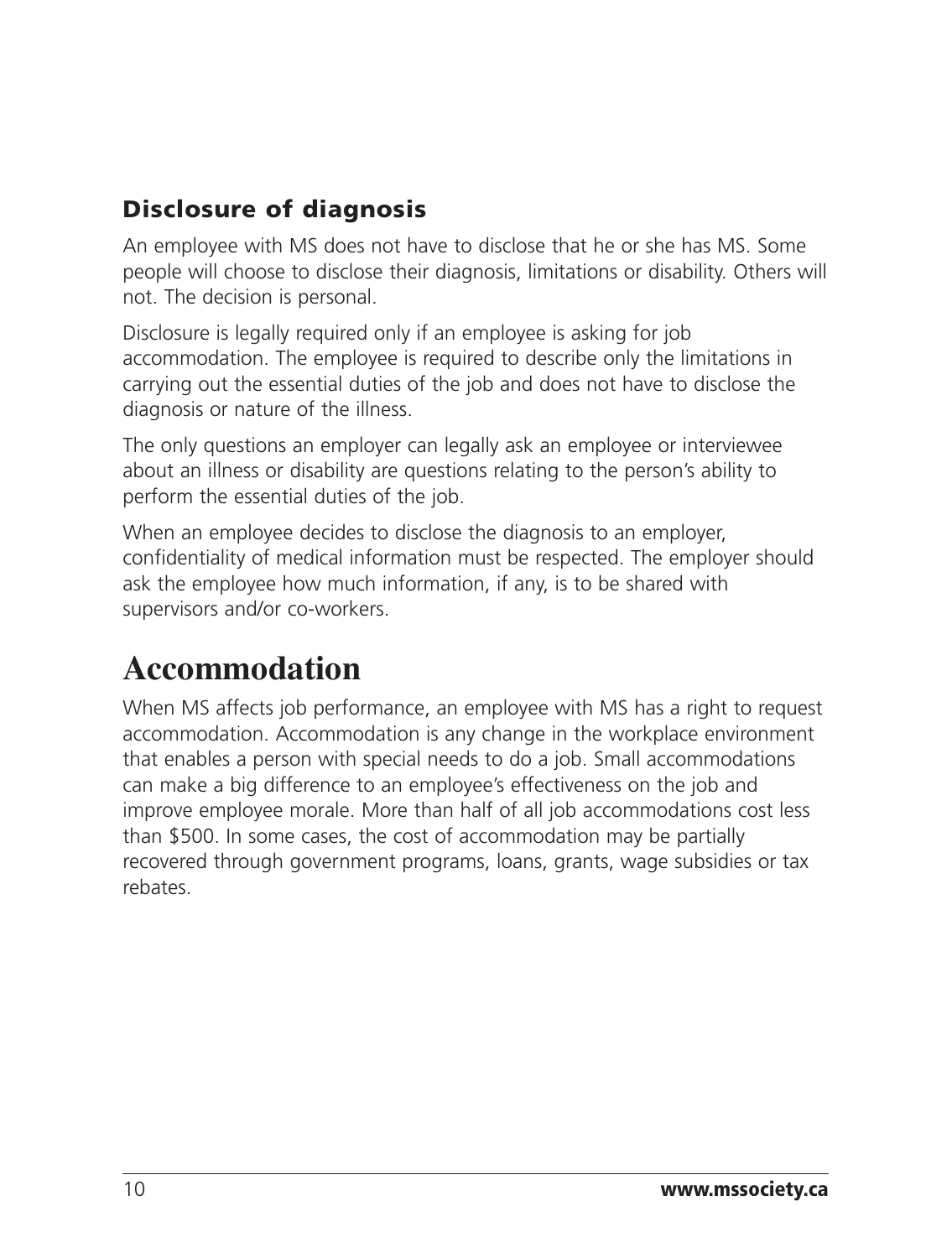### **Types of accommodation**

Modification of work schedule

- flexible work hours, shift change, compressed work week
- $\bullet$  work on weekends, work from home
- time off (without penalty) for medical reasons / appointments

Modification of job tasks

- modification of the employee's regular job
- exchange of one type of job duty for another
- **•** reassignment of specific tasks to another position
- job sharing

Modification of workstation / physical plant / building access

- relocating a workstation closer to a washroom
- raising a desk, widening a doorway, installing a ramp or handrails
- $\bullet$  technical aids, special equipment and devices
- wheelchair-accessible washrooms, designated parking space

Changes in workplace policies and procedures

Transfer to another position in the organization

Training for another position in the organization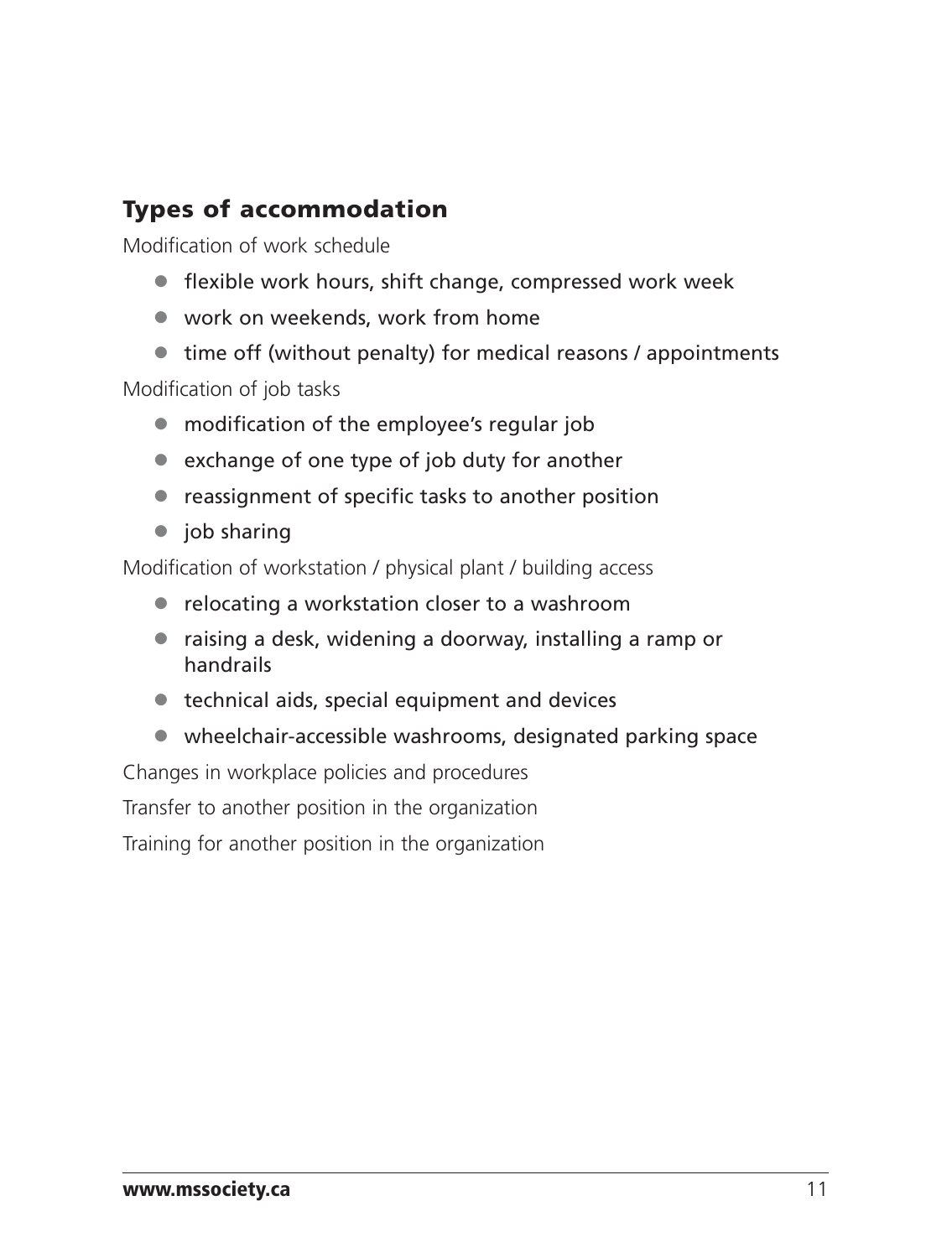#### **Examples of accommodations for MS-specific symptoms**

| <b>MS Symptom</b><br><b>Sample Accommodation</b> |                                                                                                                                                                                                             |
|--------------------------------------------------|-------------------------------------------------------------------------------------------------------------------------------------------------------------------------------------------------------------|
| Fatigue                                          | work from home<br>cot available for rest periods<br>flexible work hours<br>relocating a workstation closer<br>$\bullet$<br>to a washroom                                                                    |
| Visual impairment                                | temporary reassignment of some work<br>$\bullet$<br>responsibilities<br>altered lighting<br>$\bullet$<br>adapted computer equipment<br>$\bullet$<br>use of magnifiers<br>$\bullet$                          |
| Temperature sensitivity                          | air conditioner, fan or heater, depending on<br>$\bullet$<br>type of sensitivity<br>flexibility to work from home during hot<br>$\bullet$<br>or cold spells                                                 |
| Gait and mobility<br>problems                    | relocating a workstation closer to a<br>$\bullet$<br>washroom<br>wheelchair access to workstations<br>$\bullet$<br>cart for transporting supplies and<br>$\bullet$<br>equipment<br>designated parking space |
| Bladder and/or<br>bowel difficulties             | relocating a workstation closer to a<br>$\bullet$<br>washroom<br>ability to work from home                                                                                                                  |
| Speech difficulties                              | adapted telephone and computer<br>$\bullet$<br>equipment                                                                                                                                                    |
| Other                                            | job sharing<br>time off for medical appointments<br>unpaid leave<br>$\bullet$                                                                                                                               |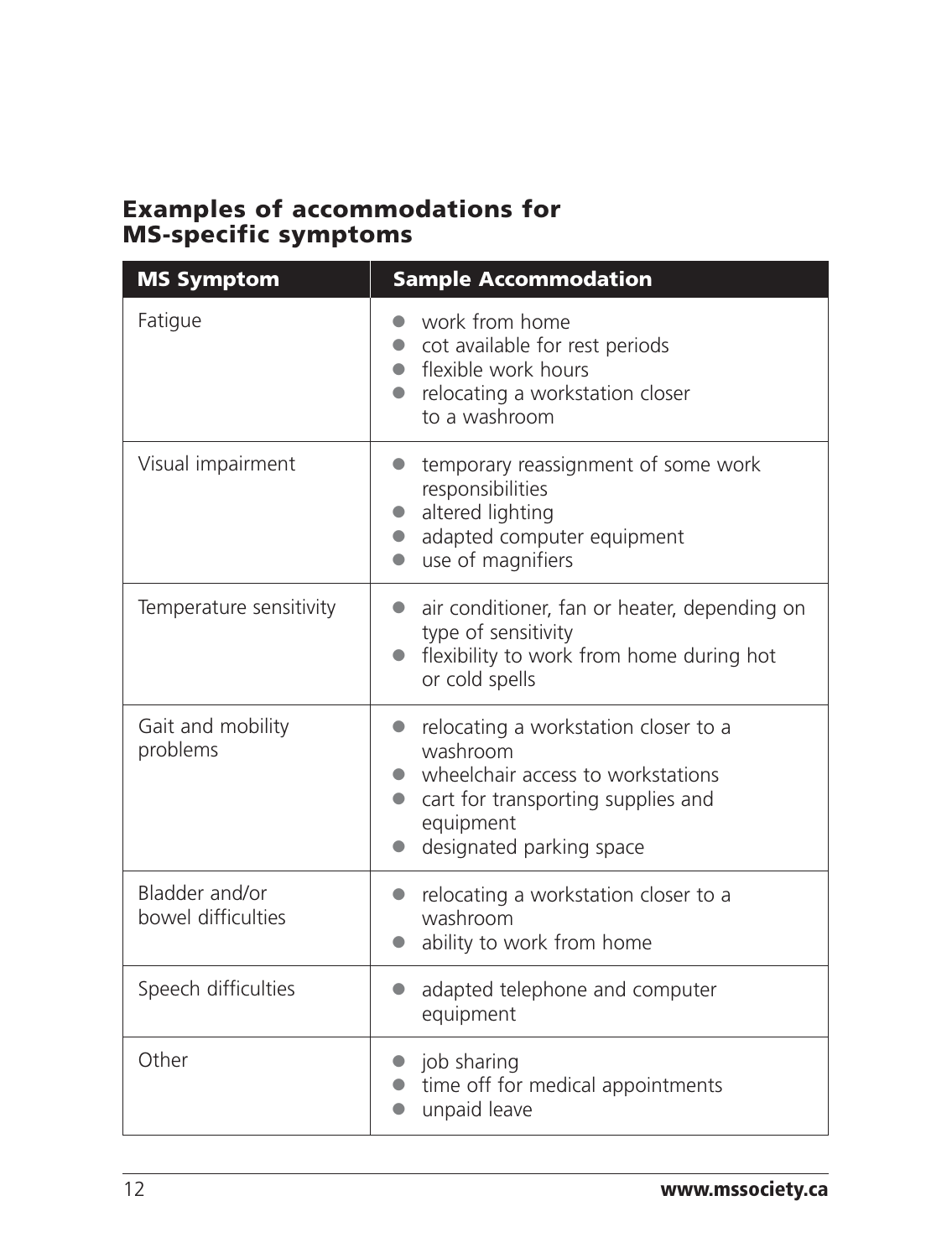### **Employer rights and responsibilities**

Canadian employers (and unions) have a legal obligation to accommodate the needs of employees (or union members) with disabilities, up to the point of undue hardship. This obligation is known as the duty to accommodate. It is set out in the federal Canadian Human Rights Act, Employment Equity Act and provincial human rights legislation, and is reinforced in Supreme Court of Canada rulings.

The duty to accommodate means that employers and/or unions must take whatever measures are necessary to enable employees with disabilities to perform their jobs to the best of their abilities. The duty to accommodate is not open-ended, however. It may not be required, if an employer can show that providing accommodation would cause undue hardship to the organization or business.

Undue hardship is measured mainly in terms of health, safety and cost. That means an employer would have to provide evidence that the proposed accommodation would pose an undue risk to the health and safety of people in the workplace. Or that the cost of the proposed accommodation is so high that it would affect the very survival of the organization or business, or threaten to change its essential nature.

Undue hardship may also take into account other factors, such as:

- the type of work performed
- the size of the workforce
- the interchangeability of job duties
- the financial ability to accommodate
- the impact on a collective agreement\*, and
- impact on employee morale

\*In some instances, the duty to accommodate can override a provision in a collective agreement.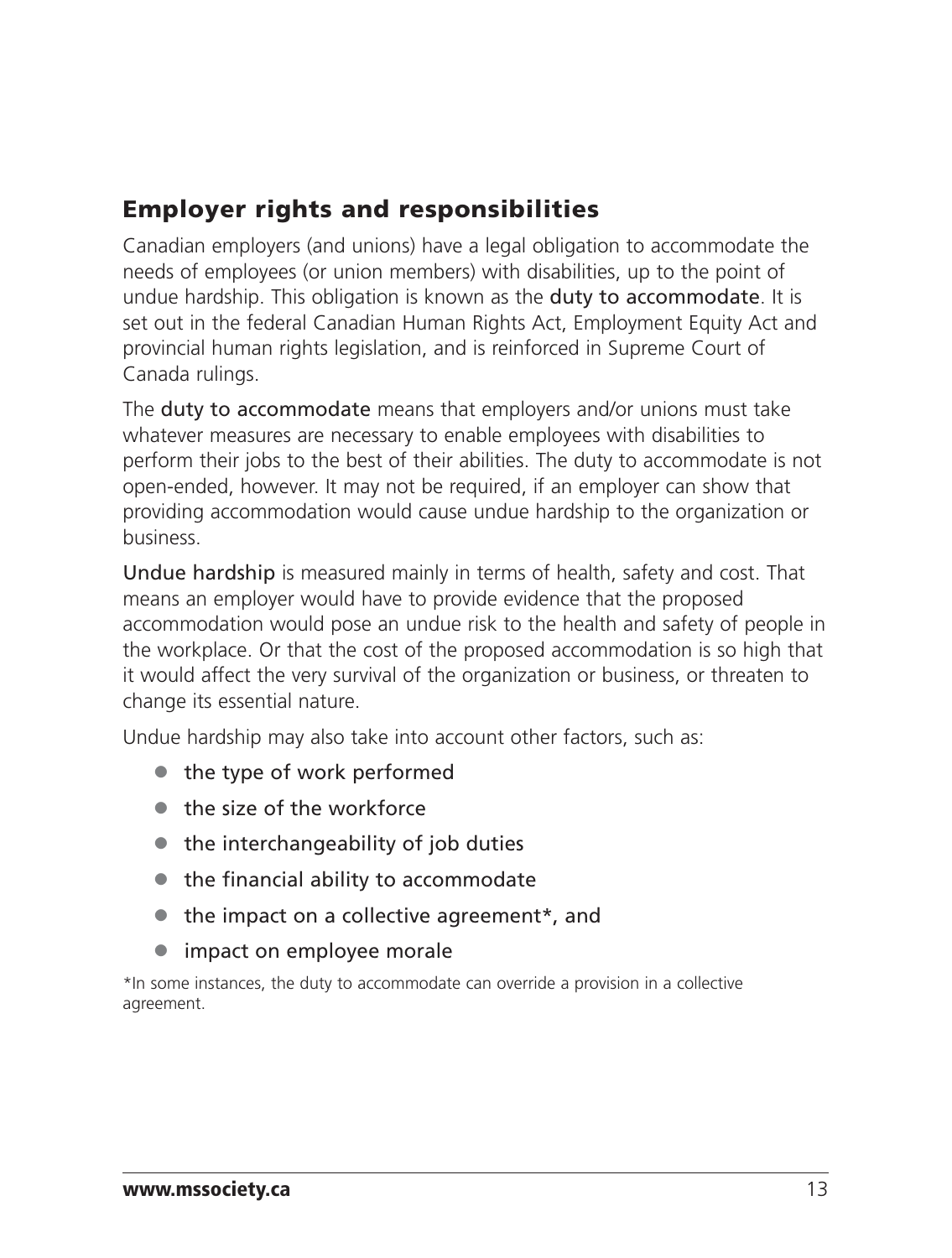### **Disability and the duty to accommodate**

For the purposes of workplace accommodation, a disability is a physical or mental condition that is both:

- permanent, ongoing, episodic or of some persistence; and
- a substantial or significant limit on a person's ability to carry out some of life's important functions or activities, such as employment.

Disabilities include both physical disabilities, such as mobility constraints; and non-physical disabilities, such as cognitive dysfunction or mood disorders.

When approached with a request for accommodation, employers are expected to:

- determine what barriers might affect the employee
- explore options for removing those barriers, and
- accommodate to the point of undue hardship

Employers have a responsibility to obtain enough information to assess the accommodation requirements. This may include asking the employee to provide a medical report or undergo a medical assessment identifying the functional limitations, suggesting types of accommodation that might be useful, and indicating the prognosis – how long the employee is likely to need accommodation.

Employers (and unions) have a responsibility to work with employees to implement reasonable accommodation.

An employer does not have to provide accommodation if removing a barrier or changing a workplace rule creates an undue hardship on the business.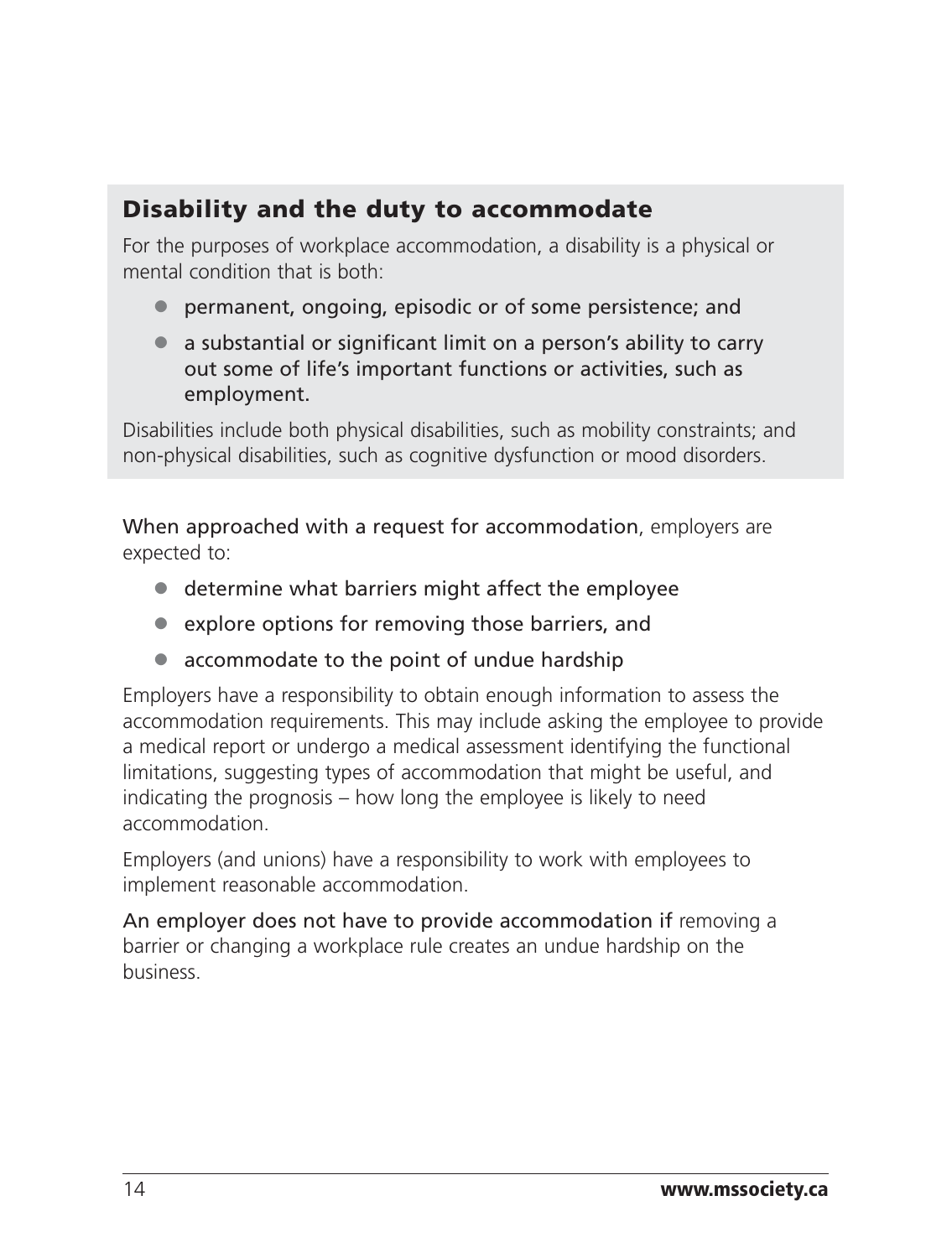An employer also does not have to provide accommodation if it can be shown that a specific work rule, standard or practice, is based on a bona fide occupational requirement (BFOR) or bona fide justification (BFJ). An example of a BFOR would be, if an employee cannot meet a specific requirement of the job; for example, the vision requirements for a position as an airline pilot or air traffic controller.

If you are interested in knowing more about the steps an employer must take in order to show a bona fide occupational requirement (BFOR) or bona fide justification (BFJ) (the Meiorin and Grismer test), visit the Canadian Human Rights Commission web site and look for the following document:

*Bona Fide Occupational Requirements and Bona Fide Justifications under the Canadian Human Rights Act: The Implications of Meiorin and Grismer* http://www.chrc-ccdp.ca/discrimination/occupational-en.asp.

Or contact the Canadian Human Rights Commission for a copy.

Canadian Human Rights Commission (613) 995-1151 1-888-214-1090

### **Employee rights and responsibilities**

Employees with disabilities have a right to ask for accommodation in the workplace.

Employees are responsible for letting employers know that they need accommodation and for suggesting, if possible, the type of accommodation that would be appropriate. If an employee doesn't let the employer know that he or she needs accommodation, the employer may be absolved from the legal duty to accommodate.

Employees are expected to provide employers with enough information to determine suitable accommodation. For example, describing the effects the disability has on their ability to perform their job and/or stating the specific ways that a work rule, standard or practice adversely affects them.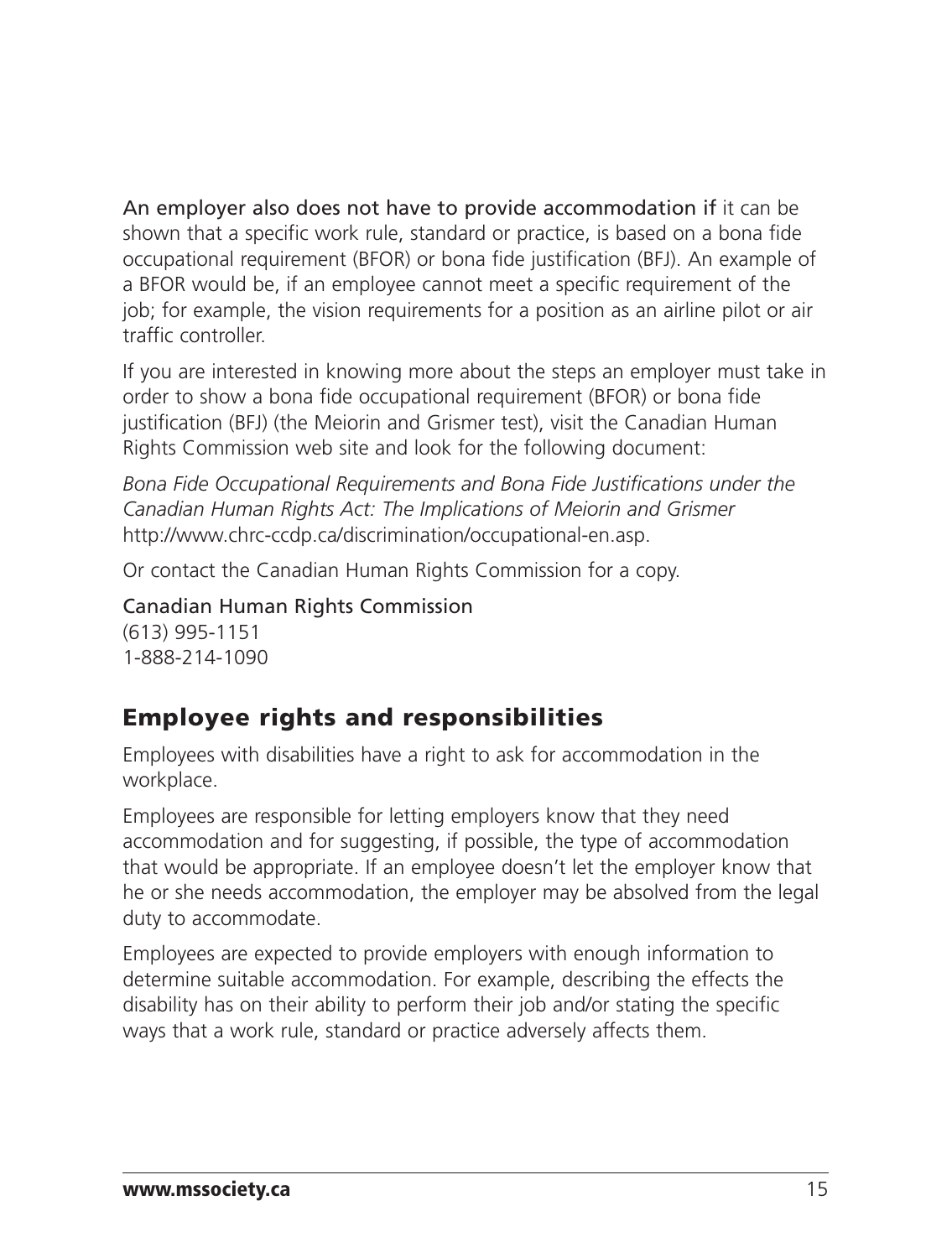Employees are expected to cooperate with employers and/or unions in good faith efforts to explore accommodation options and develop an accommodation plan. This includes being flexible in considering the options and having realistic expectations.

If an employer offers reasonable accommodation that enables an employee to perform the essential duties of the job and the employee rejects it, the employer may be absolved from the legal duty to accommodate.

Employees who think they have been refused accommodation or deliberately discriminated against because of MS, have the right to make a formal complaint to the appropriate human rights commission.

### **Employer/employee discussions**

Discussions about workplace accommodation should begin with a situation assessment:

- $\bullet$  What are the purposes and essential functions of the job?
- How are the person's limitations affecting the ability to do the job?
- What accommodations would be helpful?
- $\bullet$  Which accommodations would the employee prefer?

This information will form the basis for the development of an accommodation plan.

#### **10 strategies for discussing and implementing workplace accommodation**

- Listen to what the employee says about the disability, the job and what is needed.
- Respect the employee's desire for confidentiality and identify specifically the form and degree of confidentiality.
- Be open. Many adjustments cost little or nothing at all and involve simple problem-solving and commonsense solutions.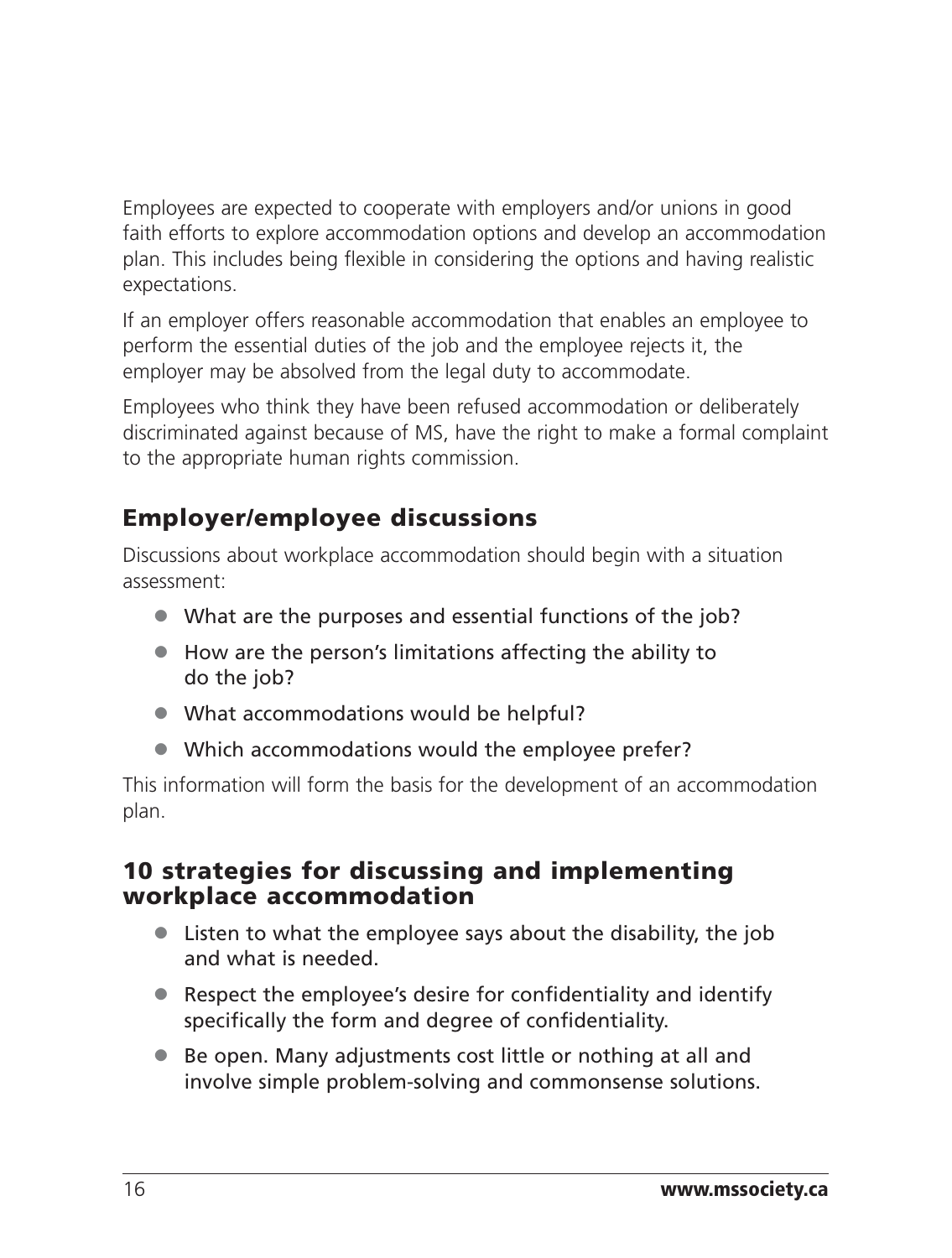- Be flexible and innovative in administering policies, procedures and working conditions.
- Be willing to explore creative solutions for job accommodation.
- Seek advice from resources that specialize in job accommodation, MS and disability issues. (See Resources.)
- Be concrete and specific about what accommodations have been identified. Also, what actions will be taken and indicate who will do what by when.
- Keep written records of key issues discussed.
- **•** Communicate with co-workers who will be affected by the change proposed in the workplace.
- Review periodically the effectiveness of the accommodations, keeping in mind that needs may change.

#### **Ways to value and support employees with MS and other disabilities**

- Promote an organizational climate where everyone feels included, valued and accepted.
- Provide sensitivity training for co-workers about disabilities and why people with disabilities need accommodation.
- Dispel myths by educating staff about the causes, treatment, and the personal experience of MS.
- Educate managers about legislation so that they can have frank discussions with employees about known disabilities and desirable accommodations.
- In company newsletters, include articles and information about disabilities, including MS, and updates on research.
- Sponsor fundraising initiatives for MS and other medical conditions.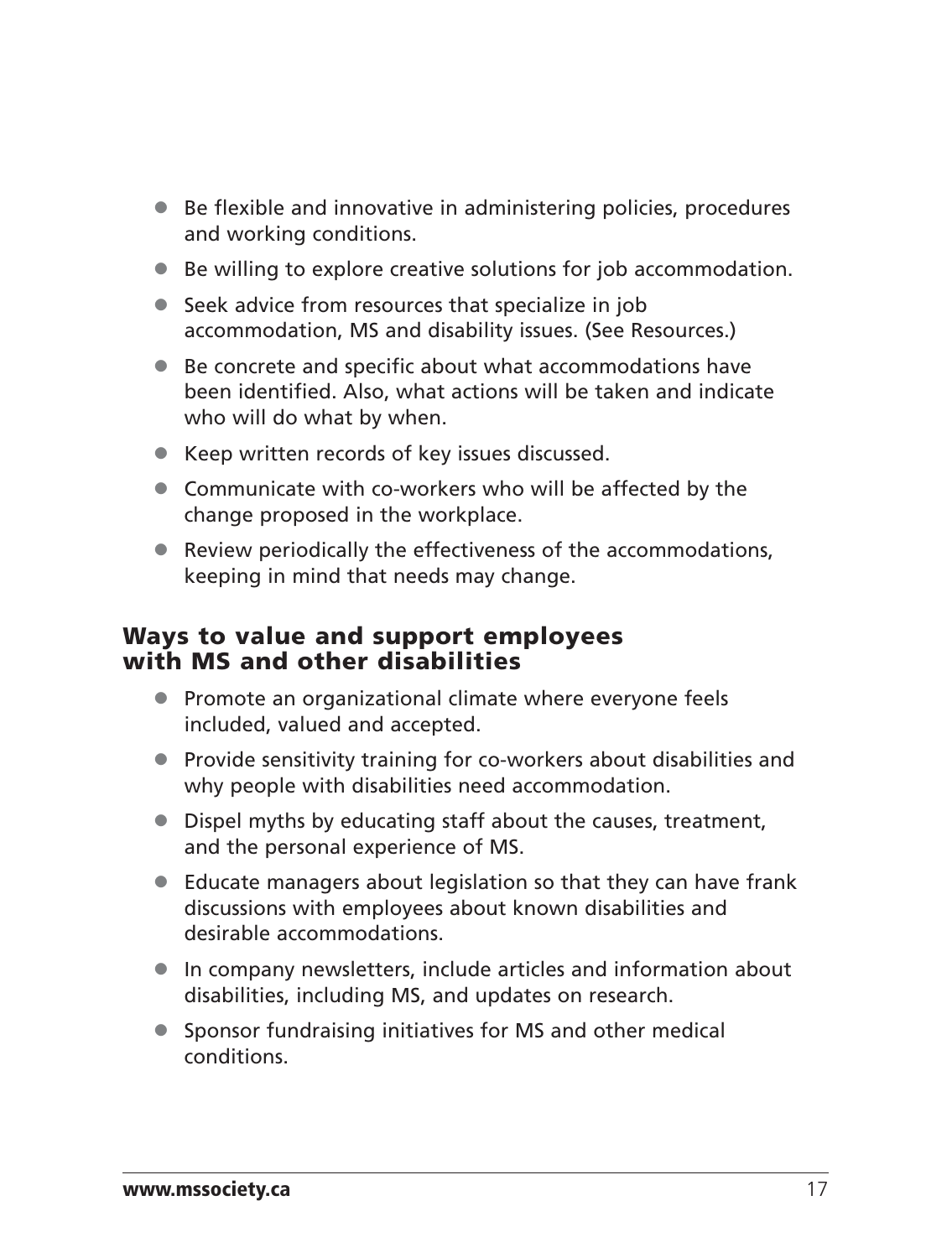- Develop relationships with the MS Society of Canada and organizations that specialize in MS and disability issues.
- **Contact community, government and corporate organizations** that provide expert advice, funding, equipment or support services for workplace accommodation.

## **Accommodation – Frequently Asked Questions**

#### **What if you think an employee is unable to perform essential job functions?**

If you think that an employee cannot perform the essential duties of the job because of disability, discuss the matter with the employee in a non-threatening manner. Ask if there is any type of assistance that might enable the employee to better perform his or her job functions. This may open the door to a discussion of the employee's functional abilities and limitations as they relate to the essential job functions, a review of the job requirements, and an exploration of accommodation options. You may find that the person can do the job with reasonable accommodation.

#### **What if you think an employee is abusing the right to accommodation?**

MS symptoms fluctuate. People with MS may not always need to use an accommodation. Accommodation needs may also change. If you think an employee is abusing the right to an accommodation, discuss the matter with the employee and refer to the original agreements that were made. Both parties should put key points in writing to help avoid misunderstanding.

#### **What if an employee requests additional accommodation?**

As MS symptoms change, an employee's need for accommodation may change. Accommodations should be negotiated on a case-by-case basis.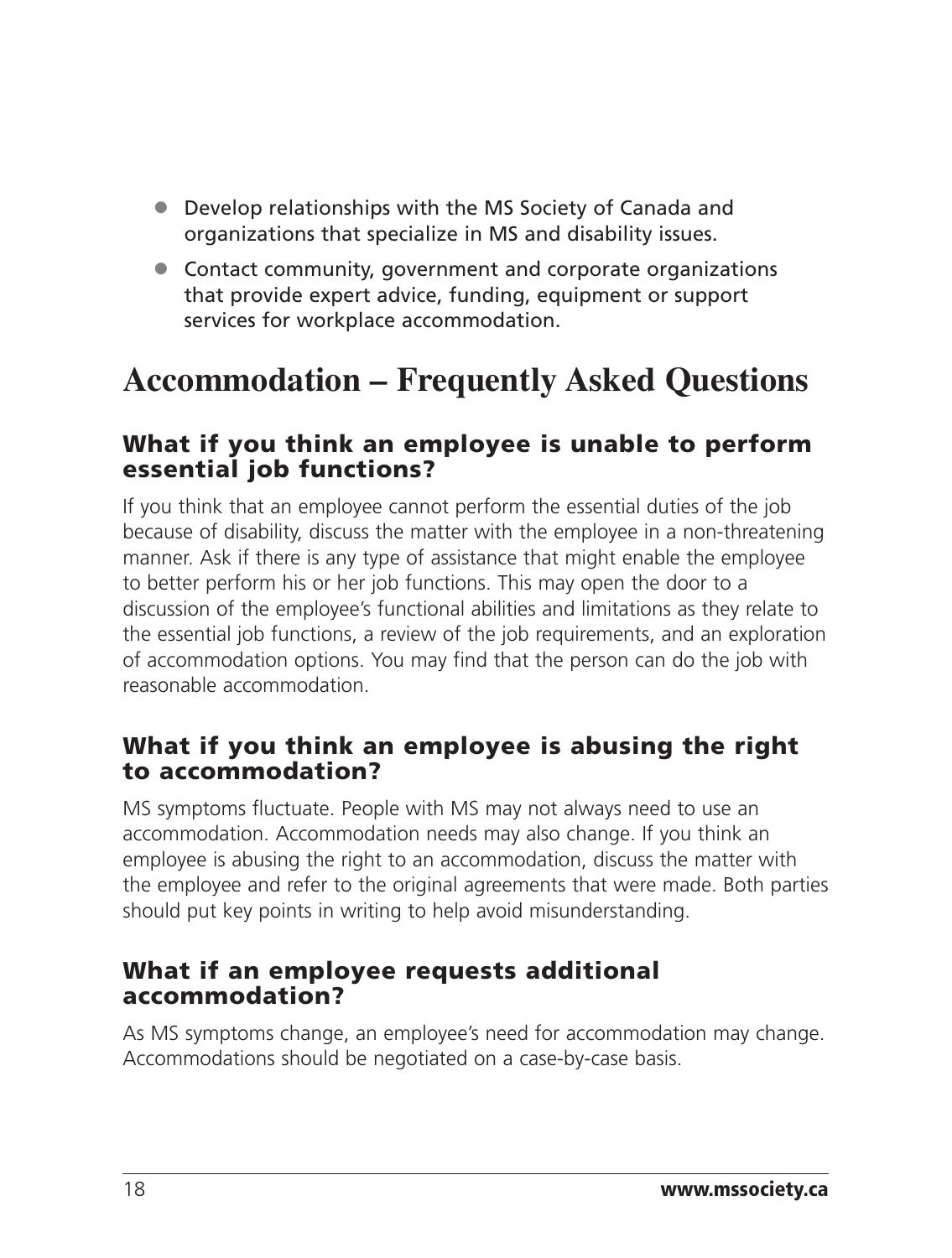### **When can employment be terminated?**

If the reason for termination is related to disability, accommodation must be considered first.

Canadian employers (and unions) have a legal obligation to accommodate the needs of employees (union members) with disabilities, up to the point of undue hardship.

Termination of an employee with MS may be justified if an employer can prove statistically and medically that the illness or disability makes the employee incapable of safely and satisfactorily performing the job duties, even with accommodation.

If the reason for termination is not related to disability, then terminating an employee with MS is like terminating any other employee. The employer must document in writing and discuss performance problems with the employee before terminating the employee legally.

As an employer, if you are not sure about whether you have fulfilled the legal duty to accommodate, you should contact the appropriate human rights commission and seek legal counsel before making a decision to terminate.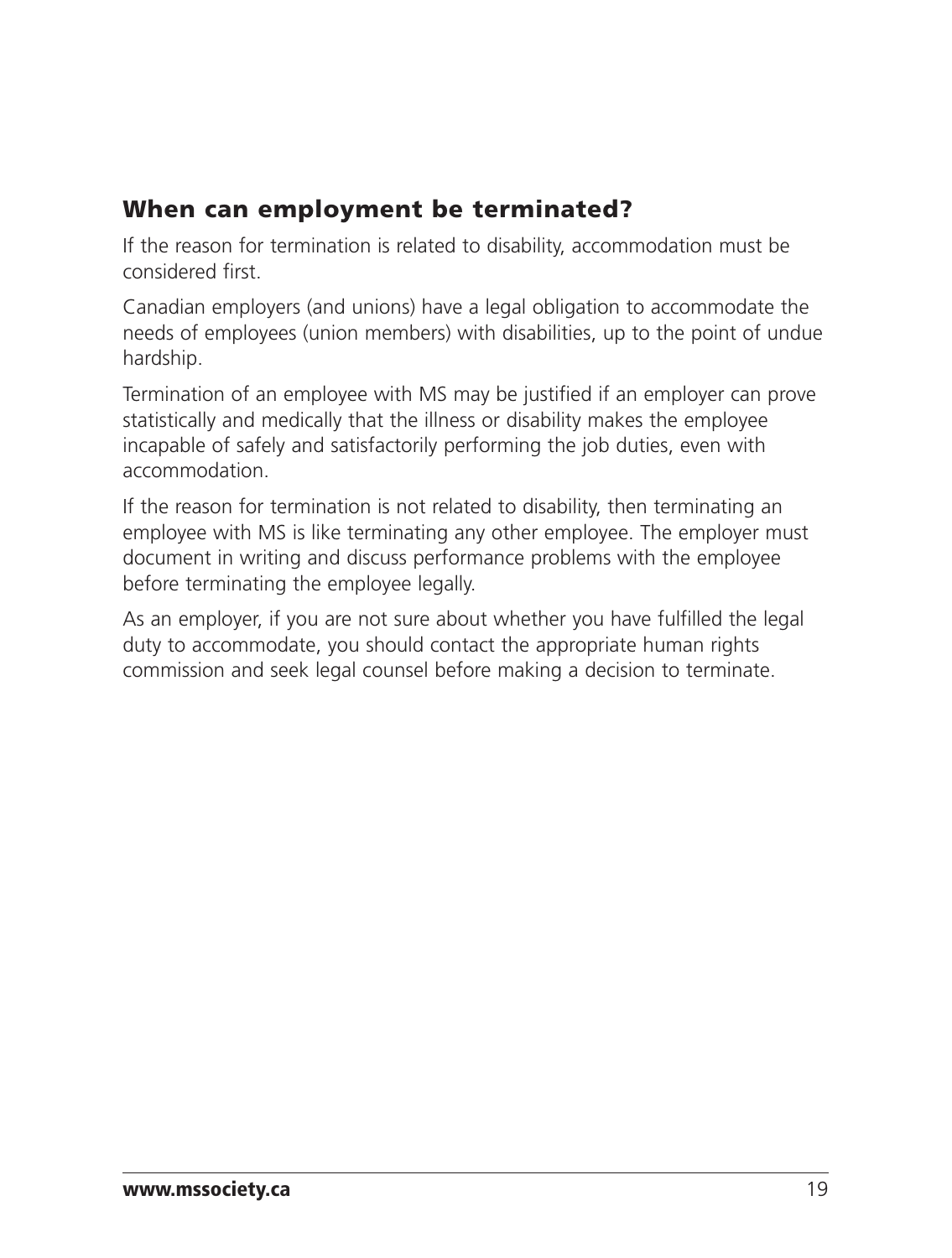### **Resources**

**Current as of October, 2006. Please be advised that resources may change at any time.**

Canadian Council on Rehabilitation and Work http://www.ccrw.org

Disability Awareness Series Sensitivity training program addressing disability issues in the workplace.

Job Accommodation Service Fee-based service for employers.

Canadian Human Rights Commission www.chrc-ccdp.ca 613-943-9146 • 1-888-214-1090

Barrier-Free Employers: Practical Guide for Employment Accommodation for People with Disabilities www.chrc-ccdp.ca/discrimination/ barrier\_free-en.asp

Bona Fide Occupational Requirements and Bona Fide Justifications under the Canadian Human Rights Act: The Implications of Meiorin and Grismer http://www.chrc-ccdp.ca/ discrimination/occupational-en.asp Duty to Accommodate – Frequently Asked Questions www.chrc-ccdp.ca/preventing\_ discrimination/toc\_tdm-en.asp

Job Accommodation Network http://janweb.icdi.wvu.edu

Job Accommodation Network in Canada 1-800-526-2262 1-800-JAN-CANA Free information and professional advice to people with disabilities and employers.

Human Resources and Social Development www.hrsdc.gc.ca 1-800-277-9914 – English 1-800-277-9915 – French 1-800-255-4786 – TTY

Opportunities Fund for Persons with Disabilities http://www.hrsdc.gc.ca/en/epb/sid/ cia/grants/of/desc\_of.shtml 1-800-206-7218

#### Sphere-Quebec

www.sphere-qc.ca 514-904-2606 • 1-866-239-1177 Quebec contact for the Opportunities Fund for Persons with Disabilities.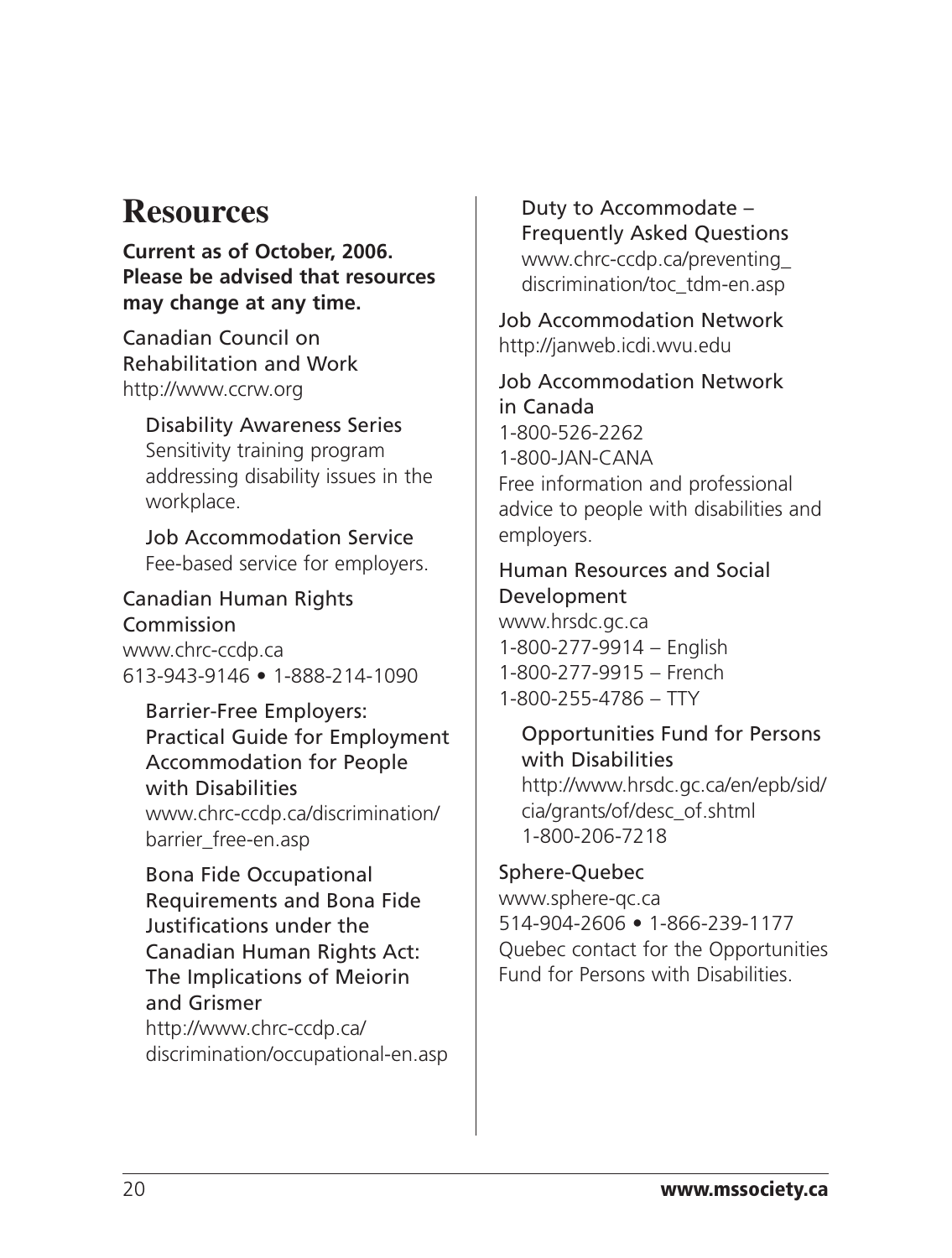

### **How to reach the Multiple Sclerosis Society of Canada Current as of October, 2006**

**Call toll-free in Canada: 1-800-268-7582 www.mssociety.ca**

#### **NATIONAL OFFICE**

175 Bloor St. East Suite 700, North Tower Toronto, Ontario M4W 3R8 (416) 922-6065

#### **ALBERTA DIVISION**

#150, 9405 - 50 Street Edmonton, Alberta T6B 2T4 (780) 463-1190

#### **ATLANTIC DIVISION**

71 Ilsley Avenue, Unit 12 Dartmouth, Nova Scotia B3B 1L5 (902) 468-8230

#### **BRITISH COLUMBIA DIVISION**

1501-4330 Kingsway Burnaby, British Columbia V5H 4G7 (604) 689-3144

#### **MANITOBA DIVISION**

Suite 100, 1465 Buffalo Place Winnipeg, Manitoba R3T 1L8 (204) 943-9595

#### **ONTARIO DIVISION**

175 Bloor St. East, Suite 700, North Tower Toronto, Ontario M4W 3R8 (416) 922-6065

#### **QUEBEC DIVISION**

550 Sherbrooke St West Suite 1010, East Tower Montreal, Quebec H3A 1B9 (514) 849-7591

#### **SASKATCHEWAN DIVISION**

150 Albert Street Regina, Saskatchewan S4R 2N2 (306) 522-5600